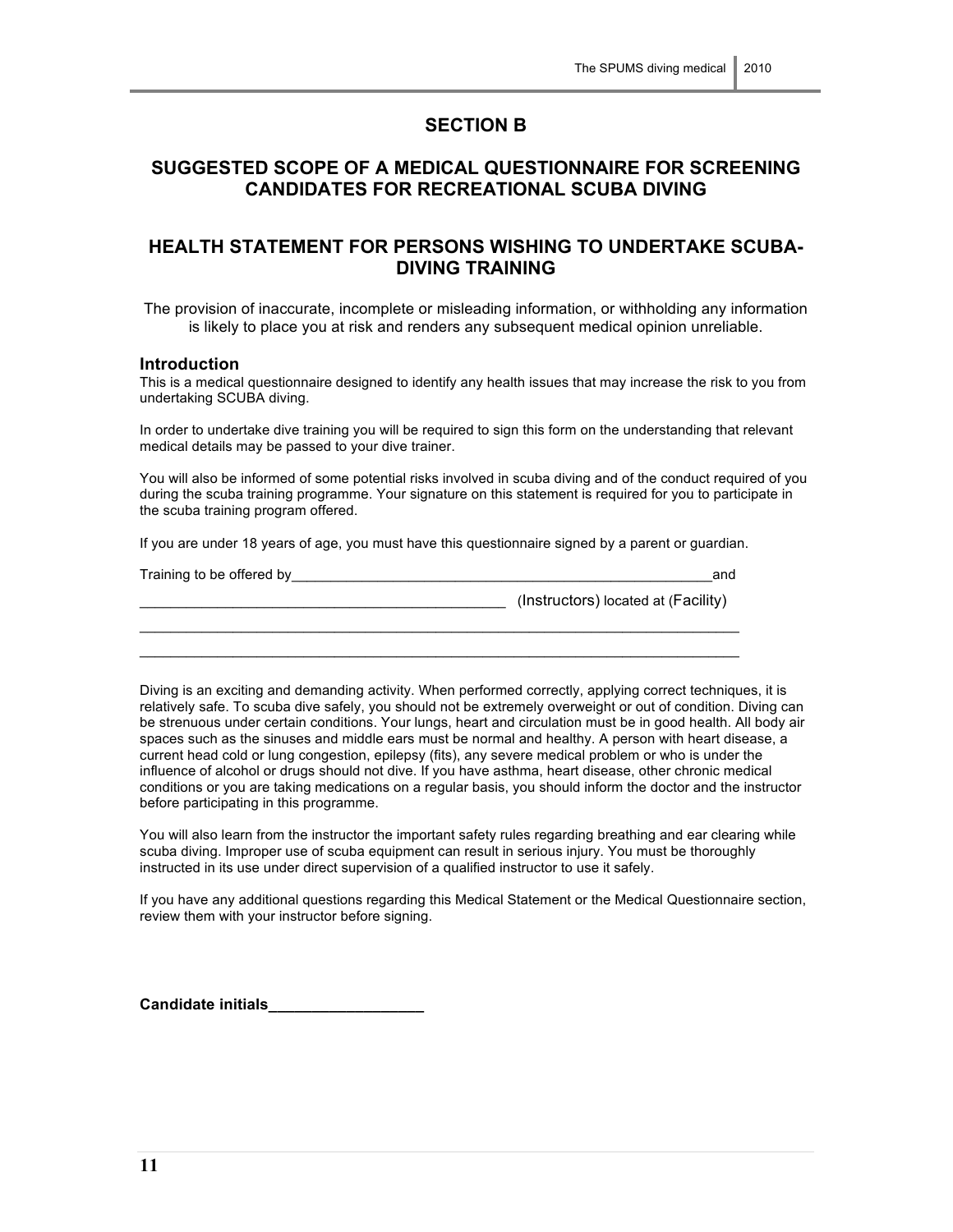**Please read carefully before signing.**

|        |               | State: Postcode Postcone |  |  |  |
|--------|---------------|--------------------------|--|--|--|
| 4. Sex | Male / Female |                          |  |  |  |
|        |               |                          |  |  |  |
|        |               |                          |  |  |  |
|        |               |                          |  |  |  |
|        |               |                          |  |  |  |
|        |               |                          |  |  |  |

| 9. Are you regularly taking any prescription tablets, medicines or drugs? |  |
|---------------------------------------------------------------------------|--|
|                                                                           |  |
| 10. Have you had any reactions to drugs or medicines or foods?            |  |
|                                                                           |  |
|                                                                           |  |

Please answer the following questions on your past or present medical history (from question 11 onwards) with a **YES** or **NO**. If you are not sure, answer **YES**.

**Have you ever had or do you now have any of the following? Tick Yes or No**

|                                                                                              | YES | <b>NO</b> | <b>Physician's comments</b> |
|----------------------------------------------------------------------------------------------|-----|-----------|-----------------------------|
| 11. Any continuing eye or visual problems<br>(apart from needing glasses or contact lenses)? |     |           |                             |
| 12. Sinusitis (e.g. hay fever, sinus infections)?                                            |     |           |                             |
| 13. Any other nose or throat problem<br>(apart from previous coughs and colds)?              |     |           |                             |
| 14. Dentures or plates that are removable?                                                   |     |           |                             |
| 15. Deafness or ringing noises in ear(s)?                                                    |     |           |                             |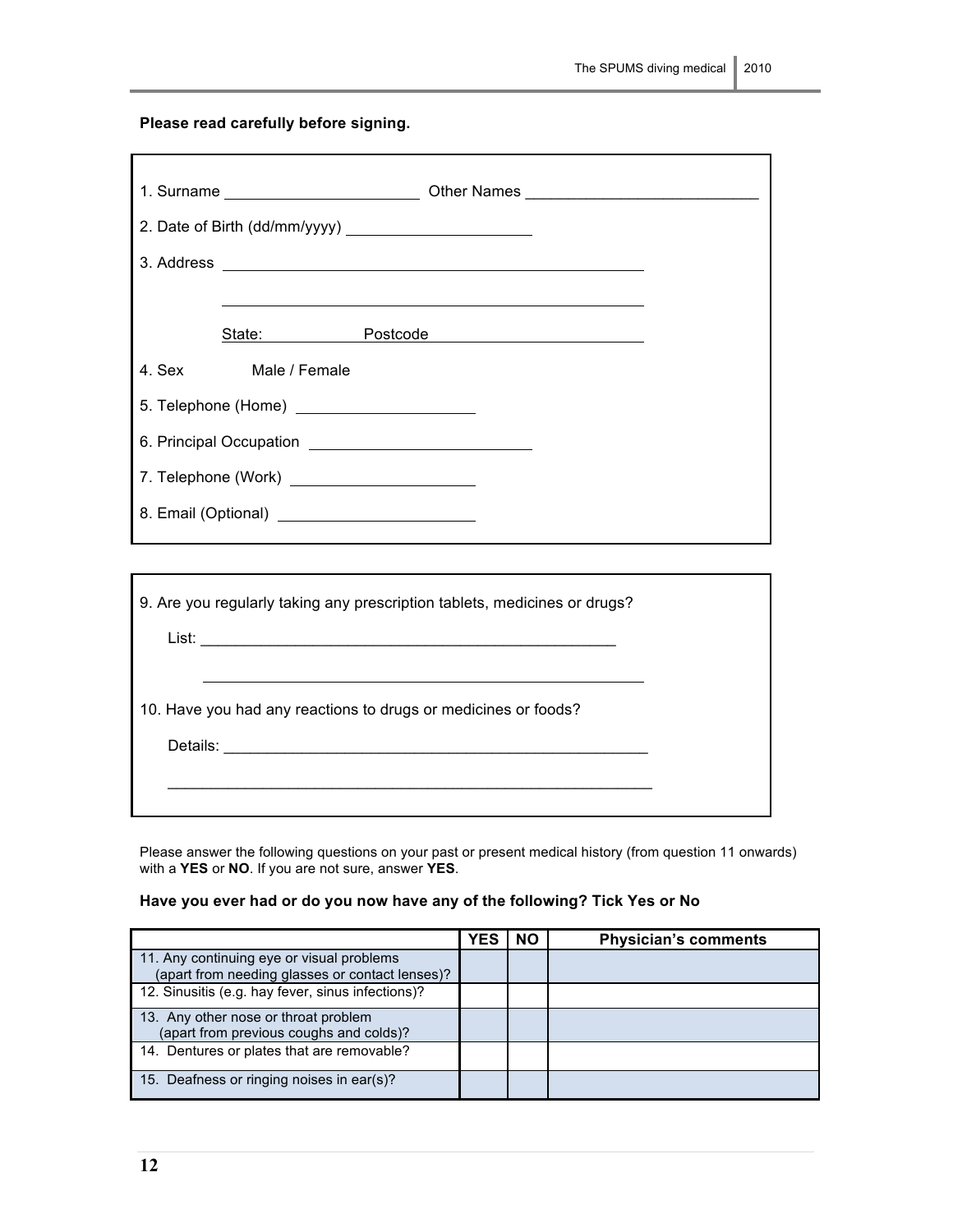|                                                                              | <b>YES</b> | NO. | <b>Physician's comments</b> |
|------------------------------------------------------------------------------|------------|-----|-----------------------------|
| 16. Discharging ears or other infections?                                    |            |     |                             |
| 17. Previous ear operation (including as a child)?                           |            |     |                             |
| 18. Giddiness or loss of balance?                                            |            |     |                             |
| 19. Severe motion sickness?                                                  |            |     |                             |
| 20. Any ear problems or severe headaches when<br>flying in aircraft?         |            |     |                             |
| 21. Severe or frequent headaches, including<br>migraine?                     |            |     |                             |
| 22. Faints or blackouts?                                                     |            |     |                             |
| 23. Convulsions, fits or epilepsy?                                           |            |     |                             |
| 24. Any episodes of unconsciousness?                                         |            |     |                             |
| 25. Depression requiring medical treatment?                                  |            |     |                             |
| 26. Claustrophobia?                                                          |            |     |                             |
| 27. Mental illness?                                                          |            |     |                             |
| 28. Heart disease?                                                           |            |     |                             |
| 29. Awareness of a racing or irregular heart<br>beat?                        |            |     |                             |
| 30. High blood pressure?                                                     |            |     |                             |
| 31. Rheumatic fever?                                                         |            |     |                             |
| 32. Discomfort in your chest with exertion?                                  |            |     |                             |
| 33. Very short of breath on exertion (out of<br>proportion to the exercise)? |            |     |                             |
| 34. Bronchitis or pneumonia?                                                 |            |     |                             |
| 35. Pleurisy or severe chest pain?                                           |            |     |                             |
| 36. Coughing up phlegm or blood?                                             |            |     |                             |
| 37. Chronic or persistent cough?                                             |            |     |                             |
| 38. Tuberculosis ("TB")?                                                     |            |     |                             |
| 39. Pneumothorax ("collapsed lung")?                                         |            |     |                             |
| 40. Frequent chest colds?                                                    |            |     |                             |
| 41. Asthma or wheezing?                                                      |            |     |                             |
| 42. Use a puffer (medication inhaler for asthma)?                            |            |     |                             |
| 43. Any other chest complaint?                                               |            |     |                             |
| 44. Operation on chest, lungs, or heart?                                     |            |     |                             |
| 45. Peptic ulcer or acid reflux requiring<br>treatment?                      |            |     |                             |
| 46. Vomiting blood or passing red or black<br>motions?                       |            |     |                             |
| 47. Jaundice, hepatitis or liver disease?                                    |            |     |                             |
| 48. Malaria?                                                                 |            |     |                             |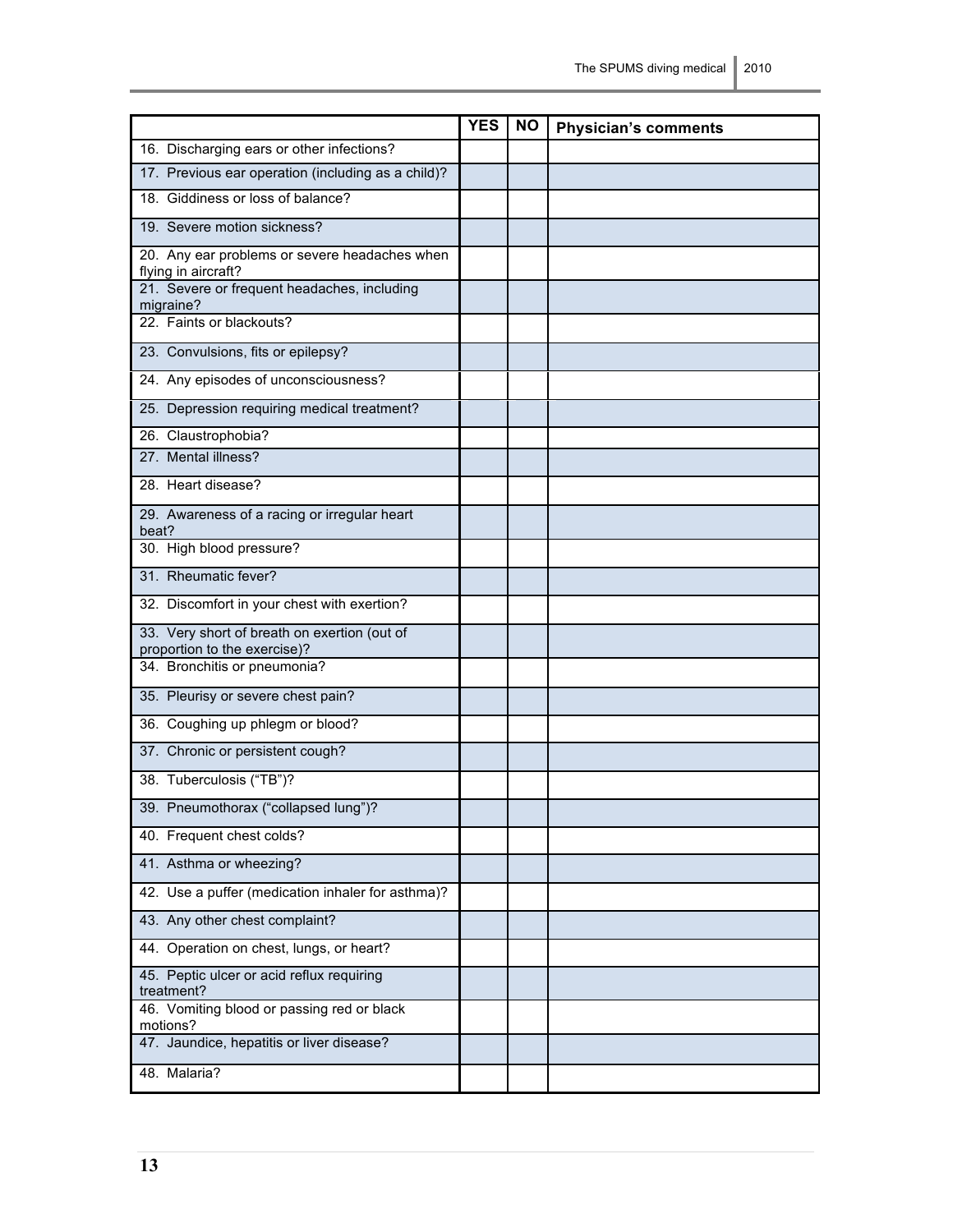| 49. Severe loss of weight?                                                    |  |  |
|-------------------------------------------------------------------------------|--|--|
| 50. Hernia or rupture?                                                        |  |  |
| 51. Major joint or back injury?                                               |  |  |
| 52. Paralysis, muscle weakness or numbness?                                   |  |  |
| 53. Kidney disease?                                                           |  |  |
| 54. Diabetes?                                                                 |  |  |
| 55. Blood disease or bleeding problem?                                        |  |  |
| 56. Could you be pregnant, or are you trying to<br>become pregnant?           |  |  |
| 57. Have you ever had a diving accident or<br>decompression illness/sickness? |  |  |

#### **Water skills**

| Previous Diving Experience? When, and how many dives?             |  |
|-------------------------------------------------------------------|--|
|                                                                   |  |
|                                                                   |  |
|                                                                   |  |
| Have you ever had any problem during or after swimming or diving? |  |
|                                                                   |  |
|                                                                   |  |

# **Candidate Statement**

I certify that the above information is true and complete to the best of my knowledge. I hereby authorise (dive training organisation) \_\_\_\_\_\_\_\_\_\_\_\_\_\_\_\_\_\_\_\_\_\_\_\_\_\_\_\_\_\_\_to pass this information to a diving doctor of my choosing. I also authorise that doctor to obtain or supply medical information regarding me to other doctors as may be necessary for medical purposes in my personal interest.

**Signed: \_\_\_\_\_\_\_\_\_\_\_\_\_\_\_\_\_\_\_\_\_\_\_\_\_\_\_\_\_\_\_\_\_\_\_\_\_\_\_\_ Date: \_\_\_\_\_\_\_\_\_\_\_\_\_\_\_\_\_\_\_\_\_**

| te: |  |  |  |  |  |  |  |  |
|-----|--|--|--|--|--|--|--|--|
|     |  |  |  |  |  |  |  |  |

#### **Note**

Any chronic disease, such as hepatitis A, B, C, AIDS or tuberculosis, may increase your risks from diving. If you have a chronic disease please discuss it with the doctor who will then be able to advise you whether you will be at increased risk.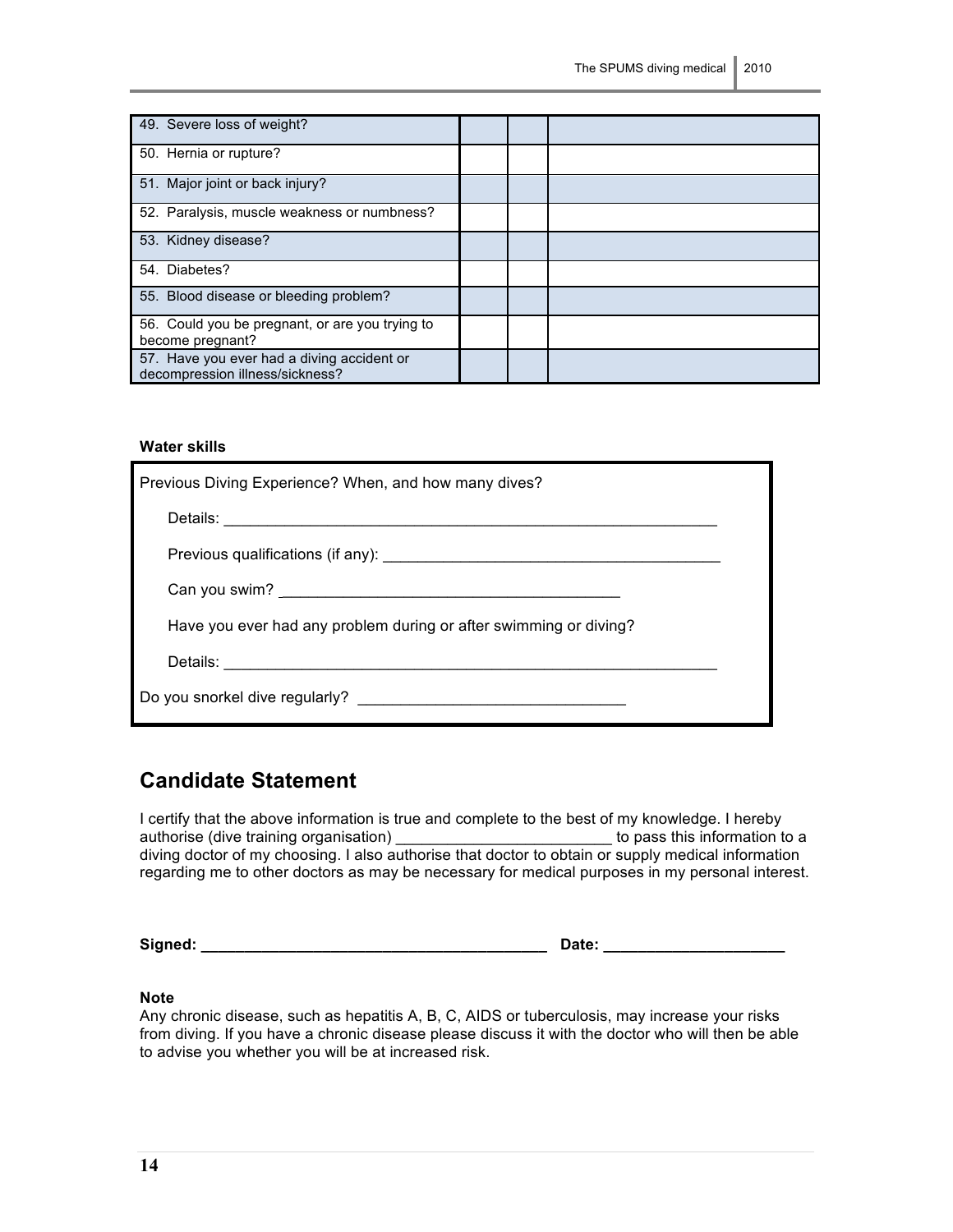### **SPUMS PRE-DIVE MEDICAL FORM FOR ENTRY-LEVEL SCUBA DIVERS**

### **Append the diver medical statement above**

**Notes or additions to medical history: \_\_\_\_\_\_\_\_\_\_\_\_\_\_\_\_\_\_\_\_\_\_\_\_\_\_\_\_\_\_\_\_\_\_\_\_\_\_\_\_\_\_\_\_**

# **MEDICAL EXAMINATION: To be completed by an Approved Medical Practitioner**

 $\_$  . The contribution of the contribution of the contribution of the contribution of the contribution of the contribution of the contribution of the contribution of the contribution of the contribution of the contributio

 $\_$  . The contribution of the contribution of the contribution of the contribution of the contribution of the contribution of the contribution of the contribution of the contribution of the contribution of the contributio

| 1. Height                 | 2. Weight        | 3. Visual acuity<br>R 6/<br>Corrected 6/                  | 4. Blood<br>Pressure                    | 5. Pulse rate |
|---------------------------|------------------|-----------------------------------------------------------|-----------------------------------------|---------------|
| cm                        | kg               | L <sub>6</sub><br>Corrected 6/                            |                                         | bpm           |
|                           |                  |                                                           | mmHq                                    |               |
| 6. Urinalysis<br>Albumin  | <b>FVC</b>       | 7. Respiratory function tests including: (attach results) | 8. CXR (if required)<br>Date:<br>Place: |               |
| Glucose                   | FEV <sub>1</sub> |                                                           | Result:                                 |               |
|                           | Ratio (%)        |                                                           |                                         |               |
| 9. Audiometry dB<br>Right | (Hz)<br>500      | 1000<br>1500<br>2000<br>3000                              | 4000<br>6000                            | 8000          |
| Left                      |                  |                                                           |                                         |               |
| 10. ECG<br>(if indicated) |                  |                                                           |                                         |               |

| <b>Clinical Examination/Assessment</b>                                                                         | <b>Normal</b> | <b>Abnormal</b> | Notes on any abnormalities |
|----------------------------------------------------------------------------------------------------------------|---------------|-----------------|----------------------------|
| 11. Nose, septum, airway                                                                                       |               |                 |                            |
| 12. Mouth, throat, teeth, bite                                                                                 |               |                 |                            |
| 13. External auditory canal                                                                                    |               |                 |                            |
| 14. Tympanic membrane                                                                                          |               |                 |                            |
| 15. Middle ear autoinflation                                                                                   |               |                 |                            |
| 16. Neurological<br>Eye movements<br>Pupillary reflexes<br>Limb reflexes<br>Finger-nose<br>Sharpened Romberg's |               |                 |                            |
| 17. Abdomen                                                                                                    |               |                 |                            |
| 18. Chest auscultation                                                                                         |               |                 |                            |
| 19. Cardiac auscultation                                                                                       |               |                 |                            |
| 20. Other abnormalities                                                                                        |               |                 |                            |